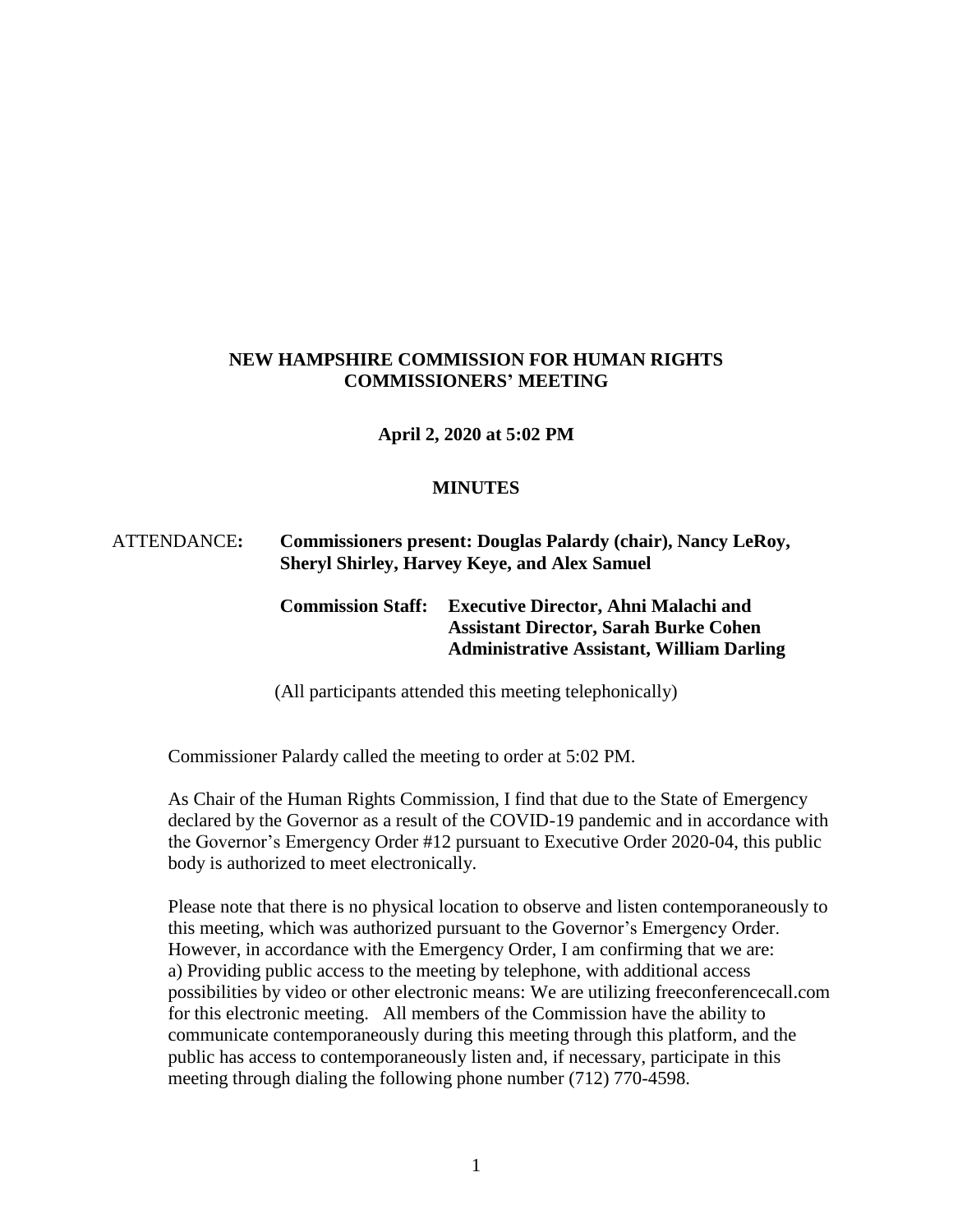b) Providing public notice of the necessary information for accessing the meeting: We previously gave notice to the public of the necessary information for accessing the meeting, including how to access the meeting telephonically. Instructions have also been provided on the website of the Commission for Human Rights at nh.gov/hrc.

c) Providing a mechanism for the public to alert the public body during the meeting if there are problems with access. If anybody has a problem, please call 271-6727 or email at: humanrights@nh.gov.

d) Adjourning the meeting if the public is unable to access the meeting. In the event the public is unable to access the meeting, the meeting will be adjourned and rescheduled.

Please note that all votes that are taken during this meeting shall be done by roll call vote. Let's start the meeting by taking a roll call attendance. When each member states their presence, please also state whether there is anyone in the room with you during this meeting, which is required under the Right-to-Know law."

Commissioner Shirley: home, alone. Commissioner Samuel: home, alone. Commissioner Keye: home, alone. Commissioner LeRoy: home, alone. Commissioner Palardy: home, alone.

#### 1. **PUBLIC COMMENT**

Commissioner Palardy asked if anyone from the public was present on the conference call and wished to make public comment. There was no response.

Commissioner Keye inquired about former Commissioner Matthew Mayberry and appointment of new commissioners. Commissioner Palardy stated Mr. Mayberry had stepped down due to his political endeavors. Executive Director Malachi informed the commission that the appointment of new commissioners will likely be completed this month and the newly appointed would likely attend the May meeting.

# 2. **APPROVAL OF FEBRUARY MEETING MINUTES**

Commissioner LeRoy moved and Commissioner Keye seconded a motion to approve the February minutes. Roll call: Commissioner Shirley—yea, Commissioner Samuel—yea, Commissioner Keye—yea. Commissioner LeRoy—yea. Commissioner Palardy—yea. The motion carried.

Commissioner Keye asked about the Commissioner Training Manual, to which Executive Director Malachi stated it had been handed out at the February meeting and was available at the Commission's office.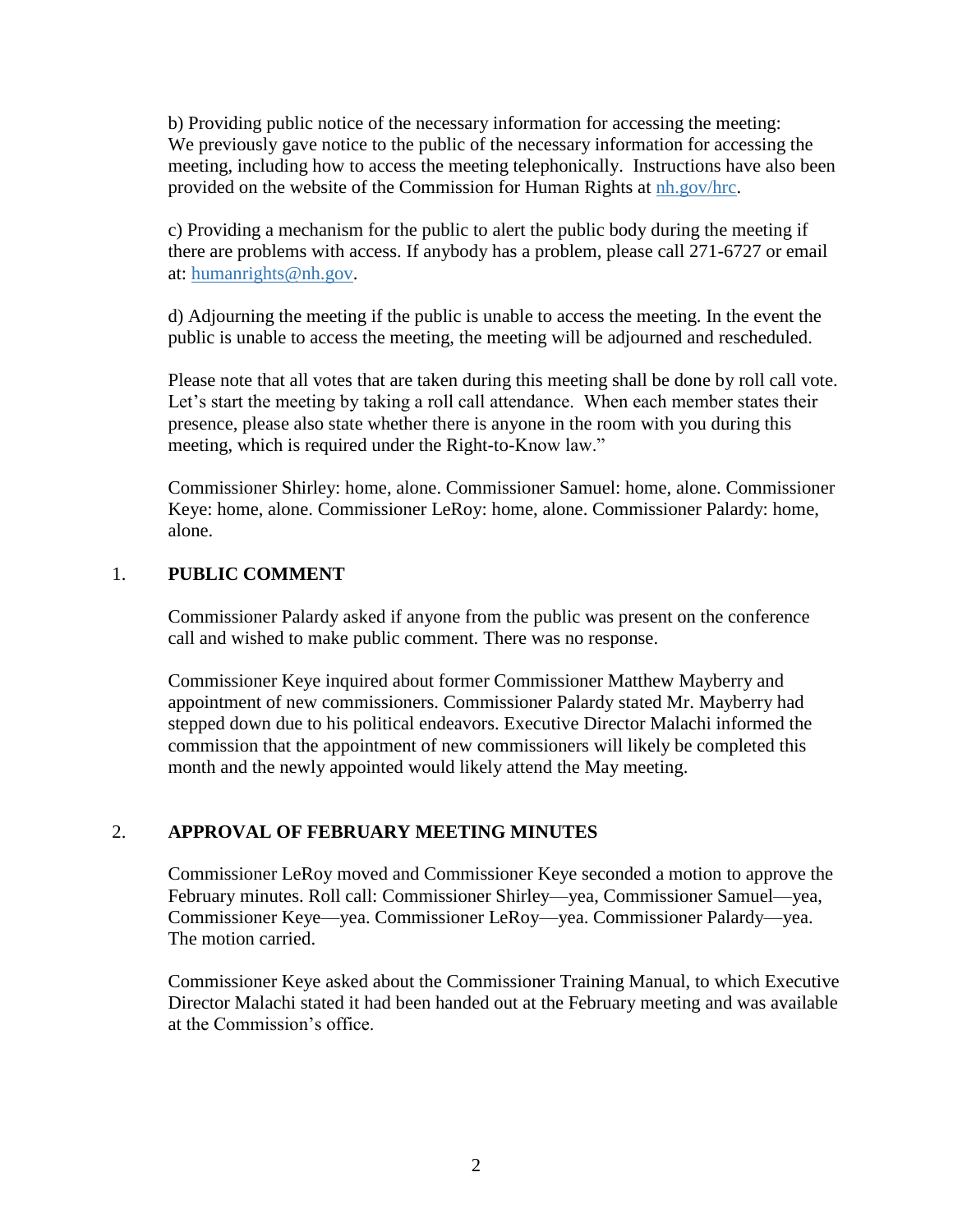## 3. **DIVERSITY & INCLUSION COUNCIL**

Commissioner Palardy decided to table the discussion of the Diversity & Inclusion Council due to the absence of Commissioner Luna.

## **4. OFFICE UPDATES.**

Executive Director Malachi discussed that she and Assistant Director Burke Cohen attended the meeting to present the audit report to the Fiscal Committee. The report is available online if the Commissioners wish to review it.

Executive Director Malachi announced that office is closed to the public due to state of emergency and the Governor's stay-at-home order. The office continues to be open to allow for the receipt of mail and deliveries.

Commissioner Keye inquired about the status of the investigators, if they were all working at home and being paid. Executive Director Malachi confirmed the investigators are all working from home and being paid.

Commissioner Shirley asked if there will be changes in the case processing. Executive Director Malachi stated most procedures are still in effect and the Commission is deferring to the Governor's Emergency Orders including Emergency Order 11 regarding notarizations of documents. Additionally, Executive Director Malachi also discussed the Commissioners use of the file transfer protocol (FTP) in the future that would allow for an exchange of documents digitally without downloading the document to a personal computer. Use of FTP protects users in the event of a RSA 91-A request (i.e. Freedom of Information Act (FOIA)). The Commissioner staff will provide training regarding the use of this technology. In the event that the office is closed completely, all work will be done electronically.

# 5. **REVIEW OF INVESTIGATOR CASELOAD**

Assistant Director Burke Cohen further responded to Commissioner Shirley's question as it pertains to the verification of charges. Assistant Director Burke Cohen explained the verification of a charge is statutory and cannot be waived. But as stated, the Commission is adhering to the Governor's Emergency Order #11 that provides guidance on getting documents notarized during this time. Assistant Director Burke Cohen stated many complainants can also take advantage of the 180 day statute of limitation to allow some time to pass and hope that there will be some easing of restrictions which will allow for easier access to a notary.

The Commission is continuing to process cases and schedule mediations, as appropriate. Investigators are utilizing the available technology to complete interviews by phone and exchange information by email.

Assistant Director Burke Cohen stated the NHCHR has completed approximately 72% of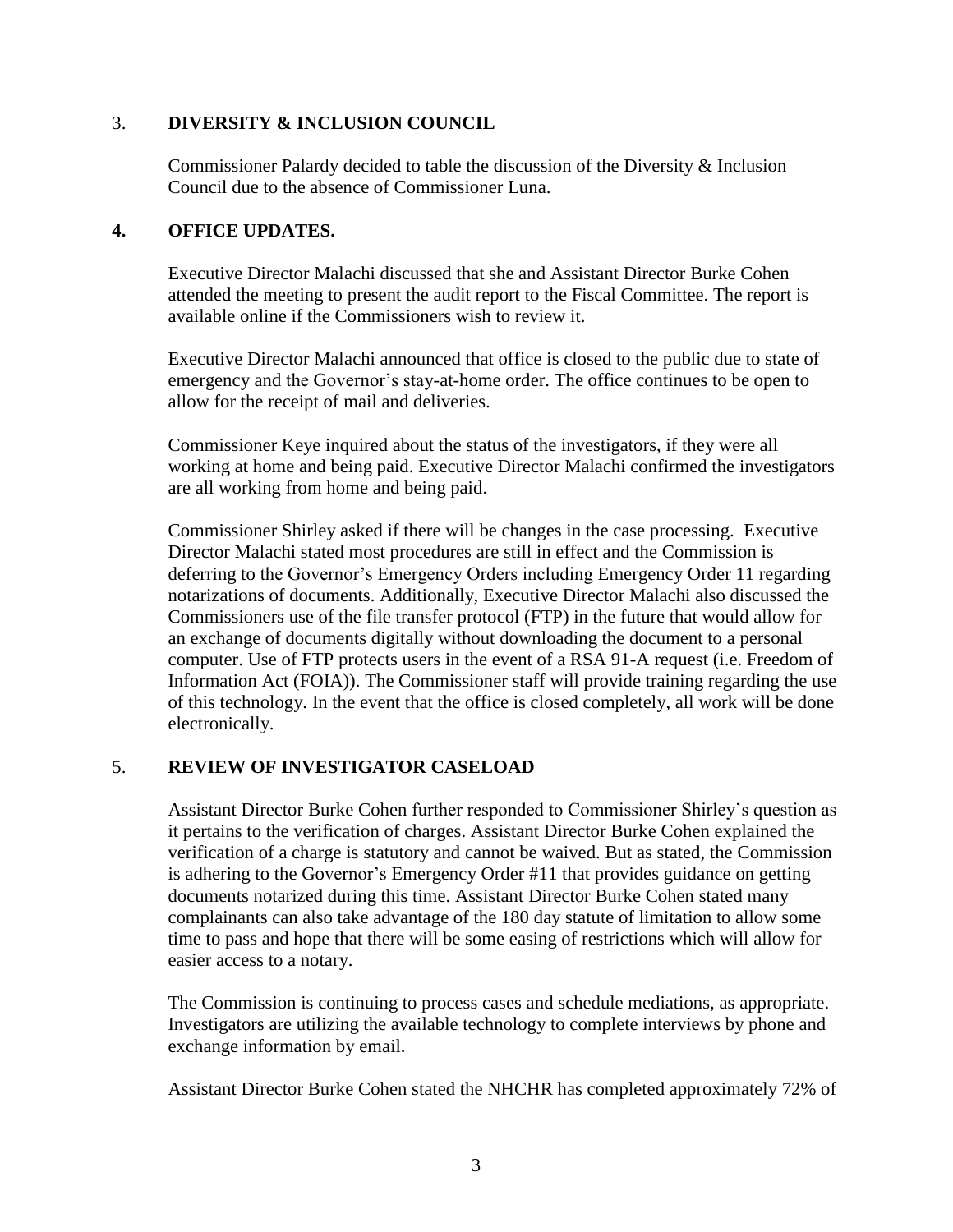the proposed EEOC contract amount. Of note, the number of unassigned (i.e. pending cases not yet assigned to an investigator) has now fallen to below 300. Assistant Director Burke Cohen praised the staff, saying their diligence and hard work is what has made this possible. Commissioner Keye stated that this is the best he has seen it in the 14 years he has served on the Commission. Commissioner Palardy echoed those sentiments and said he was proud of the leadership and staff for their work in reaching this milestone.

## **6. HEARING SCHEDULE UPDATE**

Assistant Director Burke Cohen did not include the Hearing Schedule for the meeting because at this time there are no hearing scheduled due to the state of emergency. She estimated that if a hearing were to go forward, it would likely not occur until at least August.

#### 7. **OTHER BUSINESS**

- a. Executive Director Malachi discussed current legislation involving NHCHR. SB759, a bill covering pregnancy, takes what NHCHR already does and codifies it. She is confident it will pass. Executive Director Malachi assisted the legislative staff in getting wording right. Commissioner Shirley wondered if it was a bipartisan bill. Executive Director Malachi said she believed so but would forward the link containing the relevant information.
- b. HB1391, Pet Owners. The effect would be to make pet owners a protected class. After talking to sponsors, they removed wording that would add this legislation to the purview of the NHCHR. Commissioner LeRoy asked about the impact on property owners and some questions relative to assistance animals. Assistant Director Burke Cohen offer her opinion of the impact the bill could have on property owners and went on to discuss assistance animals as reasonable accommodations under RSA 354-A.
- c. There were two bills, one in the House and one in the Senate, relative to transgender female athletes and participation in school sports. The NHCHR tracked these bills. In the end, the House version was voted as "Inexpedient to legislate" (ITL) and the Senate version is pending.

Executive Director Malachi stated she would send out email covering the details of all legislation.

Commissioner Palardy asked if Commissioners had anything to add and none did.

#### 8. **NONPUBLIC SESSION.**

None.